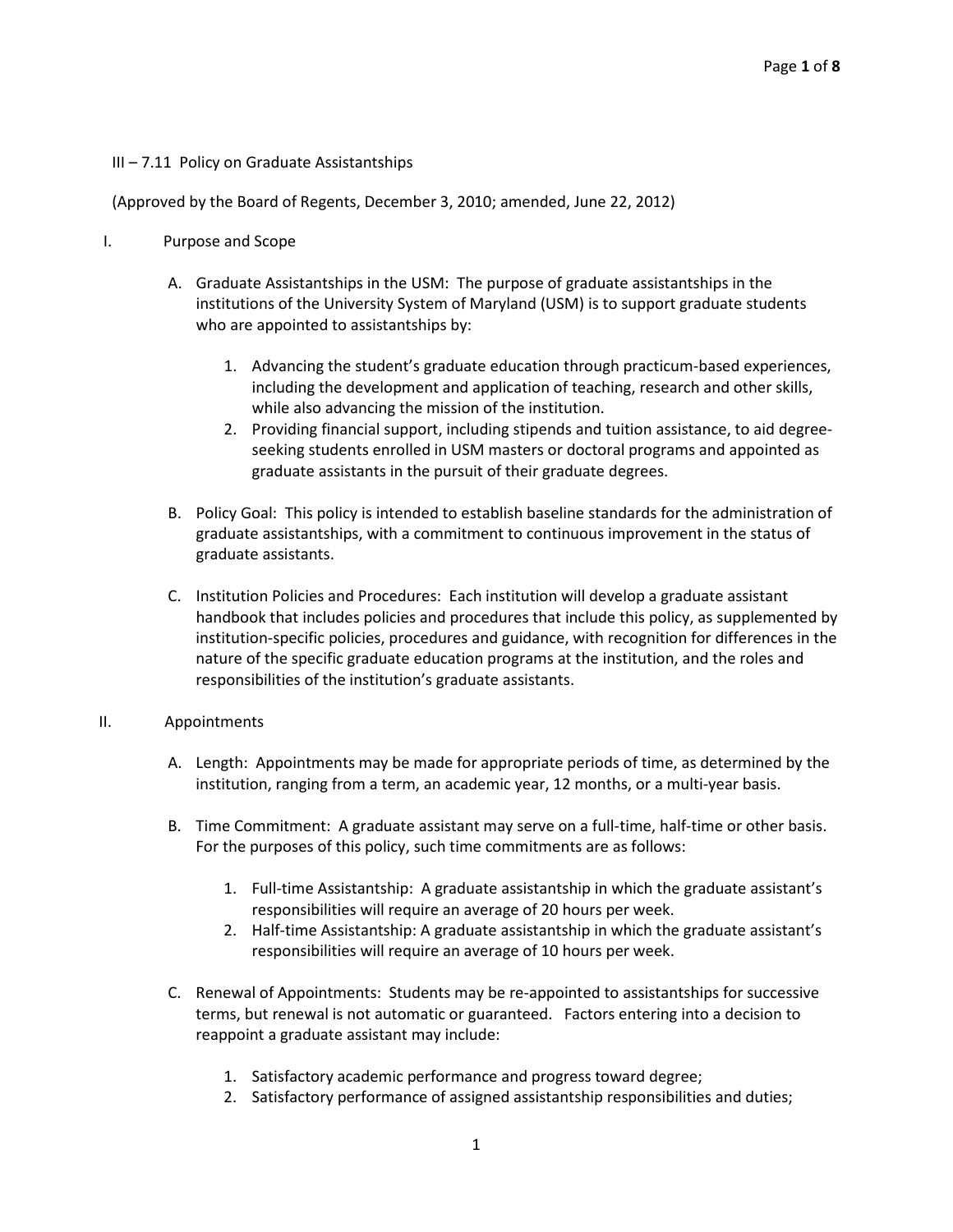- 3. Availability of funds;
- 4. Departmental or institutional limits on the number of years for which an assistantship may be held; and
- 5. Specific departmental needs, constraints and policies, including efforts to allow a large number of qualified students to benefit from assistantships.
- D. Notice of Appointments: Except under justifiable circumstances, graduate assistants whose appointments are for more than one term will be notified of their appointments, and of decisions not to renew appointments, at least 60 days before the date upon which the appointment is to begin.
	- 1. If a decision to renew an appointment cannot be made within that time line, the graduate assistant will be informed at least 60 days in advance of the assistantship's start date of an estimated date for the renewal decision.
	- 2. Circumstances which may justify fewer than 60 days notice include, but are not limited to, uncertainty in departmental funding and course enrollments.
	- 3. Nothing in this section shall prevent a department or unit from making an appointment to a graduate assistant on short notice based on changed circumstances in class enrollments, the availability of resources, or other factors.
- E. Appointment Letters: Upon appointment, each graduate assistant will receive an appointment letter that contains detailed information concerning the terms and expectations of the assistantship. The appointment letter shall include, at a minimum:
	- 1. The length of the appointment;
	- 2. The starting and ending dates of the appointment, including the dates during which the graduate assistant is expected to be on campus to perform the duties of the assistantship;
	- 3. The average weekly time commitment of the assistantship;
	- 4. The basic responsibilities of the assistantship;
	- 5. The economic benefits of the assistantship, including stipend and tuition assistance amounts, and any access to health and other benefits;
	- 6. The department or office to which the student will report, including the name of the faculty member or other individual who will supervise the assistantship, when feasible;
	- 7. An affirmation that the provisions of the institution's graduate assistant handbook apply to the assistantship;
	- 8. Any special requirements of the assistantship related to leave, scheduling, or other terms (e.g., coverage over breaks and weather emergencies) that may vary from the provisions of the institution's graduate assistant handbook; and
	- 9. Contact information where the graduate assistant may obtain additional information and advice concerning the appointment, the provisions of the handbook, and graduate assistant grievance rights and processes.
- F. Assignments: To the extent feasible, graduate assistants shall be given a written description of their teaching, research or other assignments, duties, and responsibilities at least two weeks before the beginning of the semester. However, departments retain the flexibility to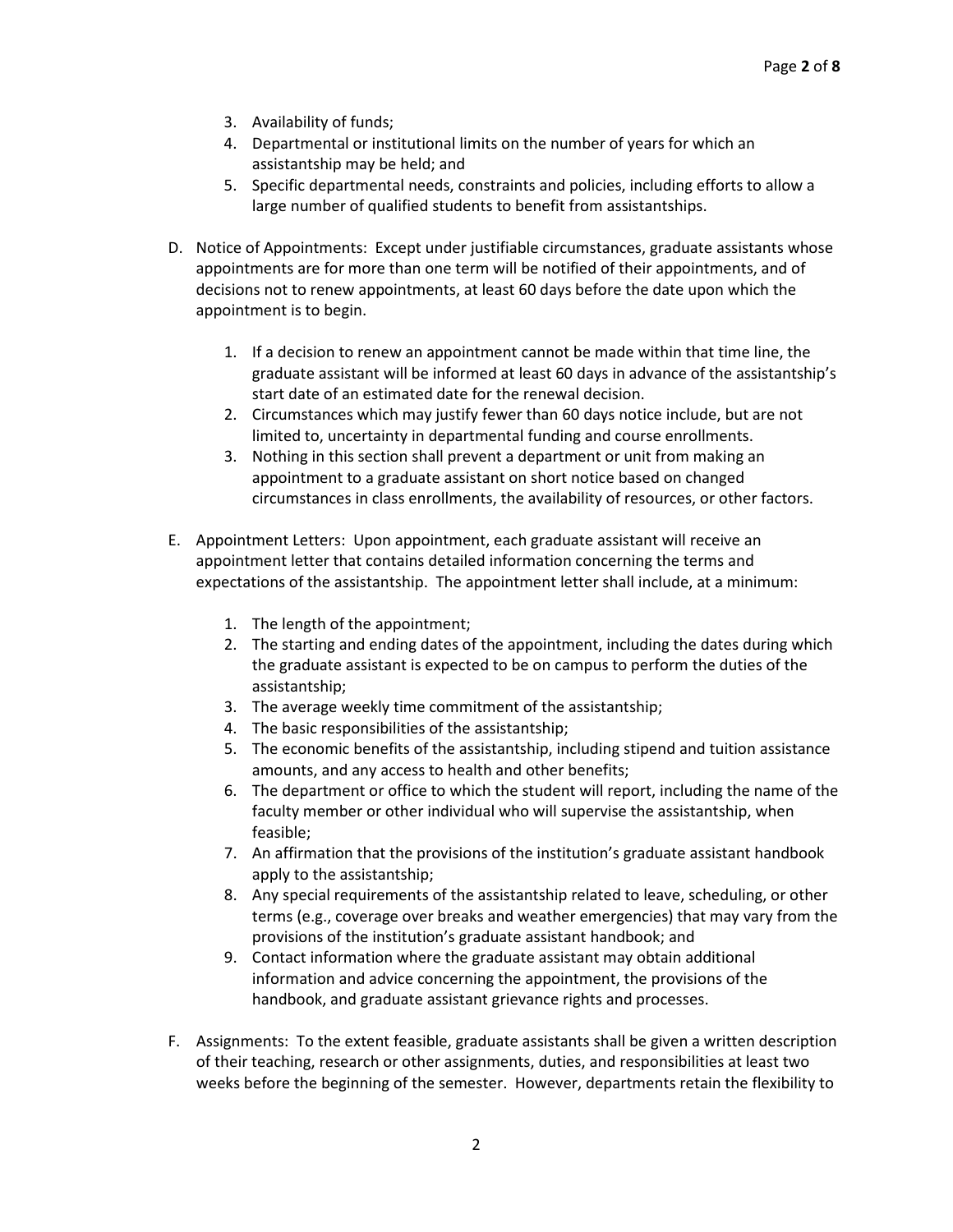adjust assignments as necessary due to loss of funding, course enrollment fluctuations, or other unanticipated events, even after the semester has begun.

- G. Termination of Assistantships: An assistantship may be terminated within the term of the appointment under unusual and compelling conditions, for causes specified in institution's graduate assistant handbook.
- H. Best Practices for Research Institutions: To the extent feasible, given the nature of the graduate programs in the departments of a research institution, departments are encouraged to:
	- 1. Provide information to newly admitted graduate students who will receive assistantships, upon admission into a graduate program, or as soon thereafter as is feasible, regarding:
		- a. An estimate of the potential additional length of time that the graduate student may be re-appointed, if the student remains in good standing and financial or other exigencies do not arise;
		- b. The financial benefits of the assistantship, including tuition assistance, stipends and other benefits;
		- c. An estimate of fees to be paid to the institution by the student that are not part of the benefits of the assistantship.
	- 2. Develop protocols and provide graduate assistants with feedback concerning their performance in the assistantship.
	- 3. For teaching assistants, identify specific class assignments two weeks before the beginning of the semester, or as soon thereafter as is feasible.
	- 4. Seek to identify alternative employment opportunities for graduate students whose assistantships are rescinded after the appointment has been made due to financial or other exigencies.

# III. Due Process Protections

- A. Informal Resolution of Concerns: Graduate assistants are strongly encouraged to attempt to resolve grievances informally with their mentor(s) and/or supervisor(s). An institution may also establish a mediation process or an ombudsperson function to facilitate informal resolution of graduate assistant grievances.
- B. Grievance Policy: To address concerns that cannot be resolved informally, each institution must have a formal, written graduate assistant grievance policy that provides the graduate assistant with the opportunity to present grievances to either:
	- 1. The student's department chair, unit head, or other institution officer designated by the President; or
	- 2. At the institution's discretion, a panel selected by the appropriate dean or the institution's senior academic officer: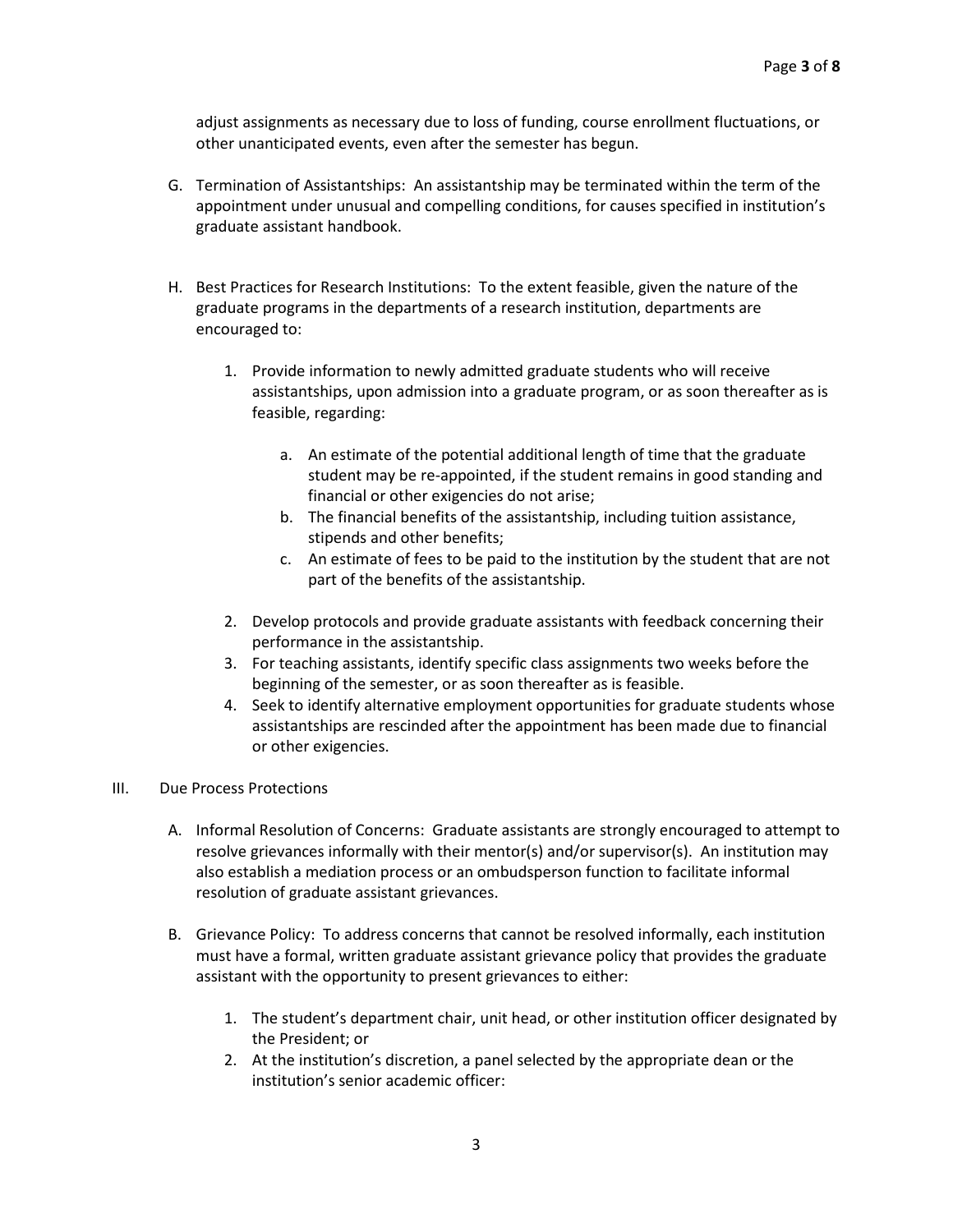- a. The panel will consist of a graduate student, as well as faculty members or administrators, who have no direct relationship with the department at issue or the individual parties to the grievance.
- b. Either party to the grievance may request that a panel member be substituted on the grounds that the panel member has a conflict of interest.
- C. Content of Policy: Each institution's grievance policy must include fundamental due process protections and other minimum elements, including:
	- 1. The opportunity for graduate assistants to provide the facts and evidence that support their grievances and to explain their positions to the grievance decision makers;
	- 2. Any minimum information requirements and formats for presenting grievances, established by the institution, which shall not require adherence to complex procedures or evidentiary standards;
	- 3. A clear statement that reprisals against graduate assistants for filing a grievance are prohibited;
	- 4. Specific timelines for the phases of the grievance process;
	- 5. The right to appeal any departmental or unit head decision to an appropriate dean, which may include the dean of the institution's graduate school or of the school where the student is enrolled.
- D. Application:
	- 1. The grievance policy will apply to disputes concerning:
		- a. Workload volume and scheduling;
		- b. Inappropriate work assignments;
		- c. Termination of a graduate assistantship within the term of appointment; and
		- d. Non-renewal of an assistantship for arbitrary or capricious reasons including reprisal for filing a grievance.
	- 2. The decision whether to renew an assistantship, except for the reason listed above, remains within the discretion of the department chair and is not subject to the grievance process. However, if a graduate assistant believes that an assistantship was not renewed because of unlawful discrimination or other unlawful grounds, the graduate assistant may pursue available institution processes, such as access to the campus Fair Practices Office.
	- 3. Graduate assistants may raise concerns regarding suspected on-campus fraud or fiscal irregularities through the confidential University System of Maryland hot-line mechanisms established in USM Policy VIII-7.10, "Policy on Reporting Suspected or Known Fiscal Irregularities," institution fraud reporting policies, and any relevant state or federal "whistleblower" laws.
- E. Access to Policy: The institution's graduate assistant grievance policy shall be published on the campus website and included in its graduate assistant handbook.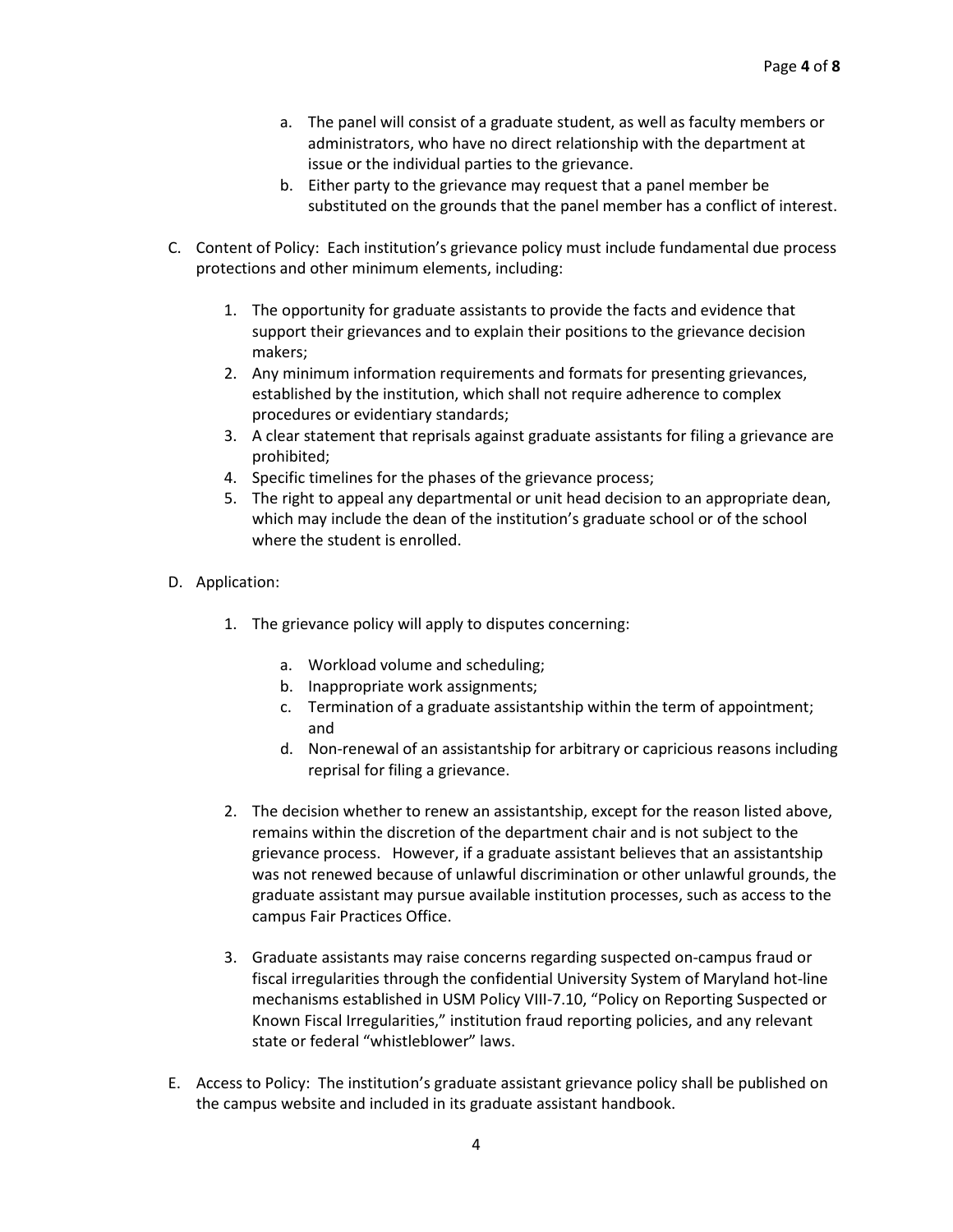#### IV. Professional Development

- A. Orientation and Information: Each institution must provide graduate assistants with initial graduate assistant orientation and access to a graduate assistant handbook that contains all relevant policies and procedures applicable to graduate assistants.
- B. Professional Development Opportunities: Each institution shall support professional development opportunities for graduate assistants, which may include special events for graduate assistants, and invitations to departmental, institutional, and other faculty development events.
- C. Information for Graduate Assistant Supervisors: Faculty and staff who supervise graduate assistants must be familiar with the institution's policies and procedures for graduate assistants.
	- 1. Each department chair, faculty member or unit head who supervises a graduate assistant shall have access to the institution's graduate assistant handbook and shall receive a copy of the graduate assistant's appointment letter.
	- 2. Institutions shall hold faculty members and unit heads who supervise graduate assistants accountable for adherence to the terms of the student's appointment letter and the requirements of the graduate assistant handbook.
- D. Changes to Policies and Procedures: Graduate assistants shall be apprised of any changes to relevant policies and procedures on a timely and ongoing basis.
- V. Financial Assistance and Benefits
	- A. Stipends: Each institution shall establish stipend levels for graduate assistants as follows:
		- 1. Institutions shall seek to set stipends at levels that are competitive with peer institutions, to the extent allowed by available fiscal resources.
		- 2. Each institution shall establish minimum stipend amounts annually, with discretion to award stipends above the minimum level.
	- B. Time Away from Duty: Each institution shall provide paid "time away from duty" for graduate assistants as follows:
		- 1. The minimum paid time away from duty for a full-time, 12-month graduate assistant is 20 hours per year. Such leave:
			- a. Is in addition to institution holidays and other days that the institution is closed; and
			- b. May be scheduled, with the permission of the graduate assistant's supervisor, at times that do not conflict with the duties of the assistantship.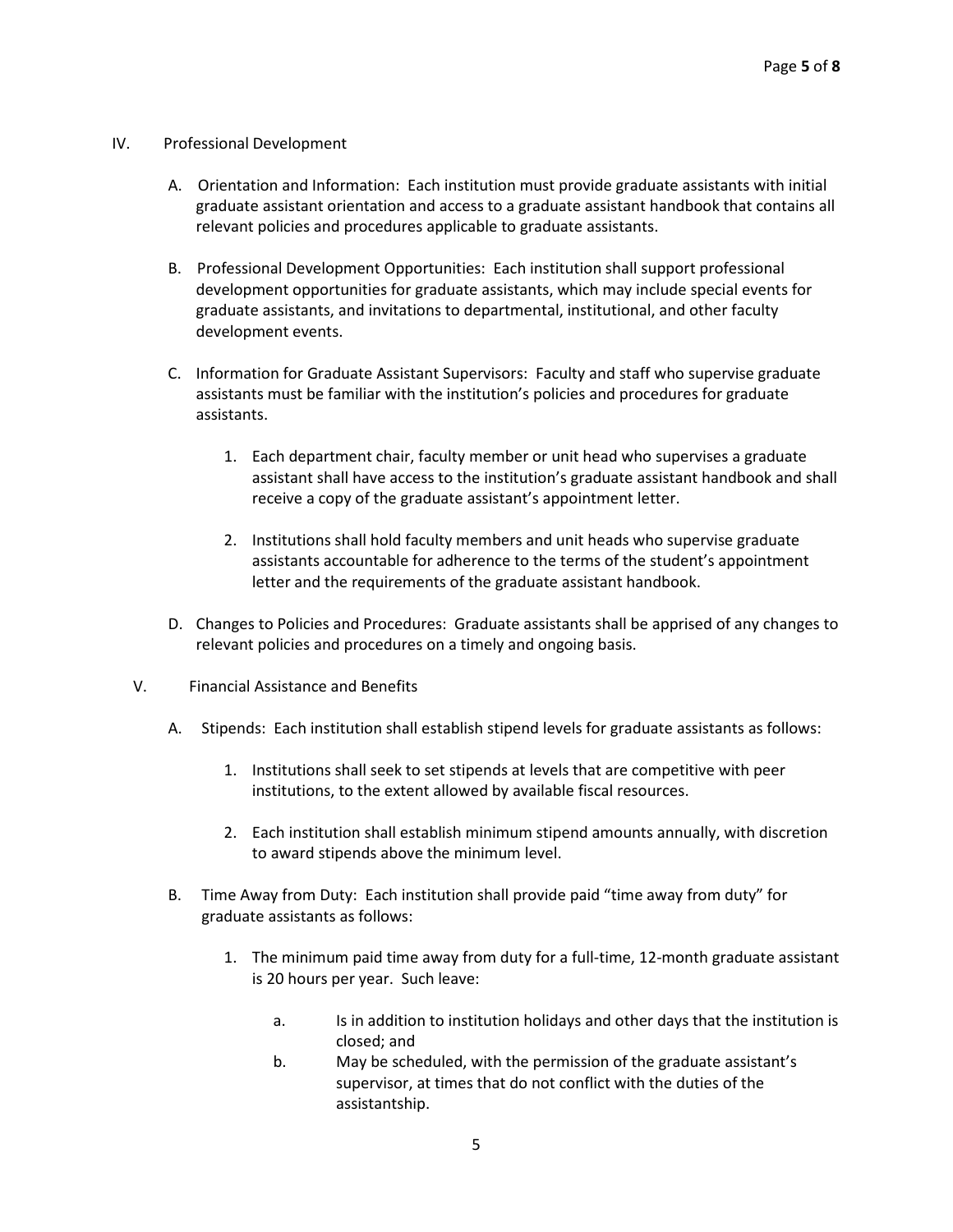- 2. For graduate assistants with appointments of less than 12 months or 20 hours per week, the institution shall establish policies for time away from duty that may include breaks and holidays in the academic year, any specified total hour commitments in the graduate assistant's appointment letter, and other campusspecific factors.
- 3. Requests for paid time away from duty must be approved by the graduate assistant's supervisor and department chair or unit head, with consideration given to the personal needs of the graduate assistant for such leave.
- C. Leave for Illness and Emergencies: Each institution's graduate assistant policies shall provide for collegial support for short-term illnesses and emergencies.
- D. Other Benefits: Each institution has the discretion to provide additional benefits to its graduate assistants, in light of the role of graduate assistants at the institution and the availability of resources.
- E. Administration: The administration of leave policies for graduate assistants shall be determined by each institution in a manner that recognizes both the graduate assistant's duties to the institution and the student's academic obligations.
- VI. Communication with Administration
	- A. Institutions shall provide opportunities for graduate assistants to communicate their concerns to campus administration, provide advice in the development and implementation of policies and procedures related to graduate assistants, be represented in institution-wide graduate assistant orientations, and otherwise participate fully in shared governance.
	- B. At a minimum, the institution will provide graduate assistant representatives with the opportunity to meet for discussions with campus administration, including the institution's vice presidents for academic affairs and administration and the graduate dean, at least twice annually.
	- C. Each institution will facilitate the formation and operation of a graduate assistant advisory committee, to be comprised of graduate assistant members who will represent the interests of the institution's graduate assistants.
		- 1. The committee may be part of an existing shared governance body or a distinct advisory group formed for the purpose of addressing the interests of graduate assistants.
		- 2. Members will have the option of engaging an external representative in their discussions with administration, as described in paragraph D, below.
	- D. Graduate assistants may elect to engage a representative, which may be a labor organization, to assist them in "meet and confer" discussions with institution administrators